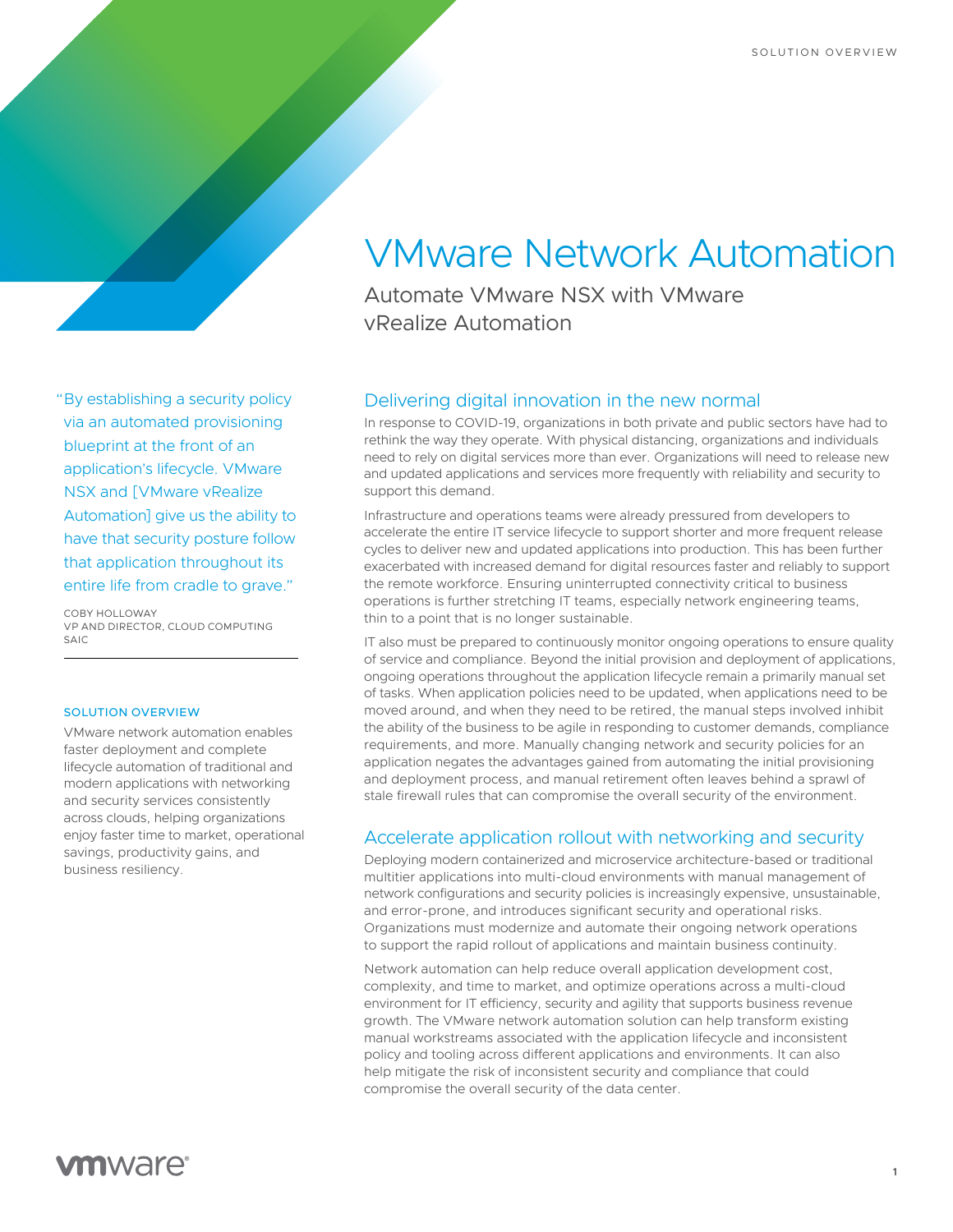#### KEY BENEFITS

- Business agility Support faster delivery of applications to support the business rollout of new products/ services and move into new markets, while reducing CapEx and OpEx.
- •Consistent infrastructure Quickly establish consistent networking and security across applications, environments and clouds. Speed infrastructure and application provisioning from weeks to minutes, while ensuring standardized environments and avoiding configuration drift.
- •Consistent operations Automate network changes and accelerate network provisioning. Extend network and security policies automatically to private, public and multi-cloud environments, easing management of the environment for IT teams and preventing inconsistency across environments.

#### Key challenges

- Pressure from the lines of business to respond faster to business requirements; slow, manual processes slowing down business
- Complex physical networking and inconsistent tooling, which disrupts and slows down the development process
- Network failures and downtime due to human error
- Inconsistent security of applications as they are developed and rolled out
- Need to support increased demand for digital resources faster and reliably to support the remote workforce
- Need for unattended and remote data center operations, including enhanced disaster recovery
- Pressure to reduce capital and operational expenditures around IT infrastructure and operations

#### Solution description

VMware network automation automates VMware NSX® with VMware vRealize® Automation™. It enables rapid application delivery with enhanced networking and security, faster time to market, greater operational savings, and productivity gains. It combines the vRealize Automation modern infrastructure automation platform with NSX network virtualization to enable rapid application rollout with networking and security services. By applying DevOps principles to network infrastructure delivery, this solution ensures network policies are managed with workloads to eliminate operational bottlenecks in the application lifecycle. This solution enables fast, consistent networking and security for VM- and container-based workloads, across private, hybrid and multicloud environments.



# **vm**ware<sup>®</sup>